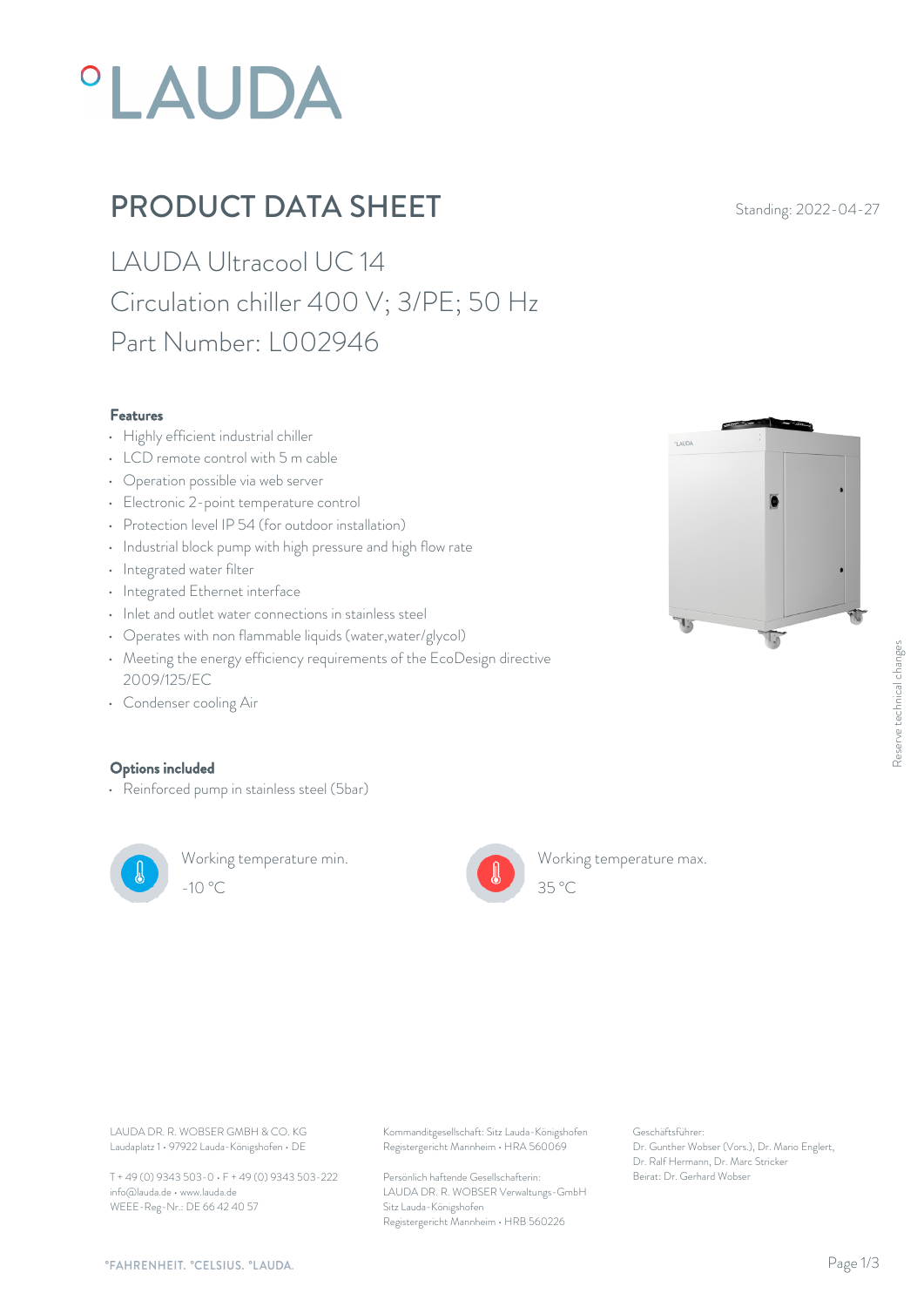

## PRODUCT DATA SHEET Standing: 2022-04-27

LAUDA Ultracool UC 14 Circulation chiller 400 V; 3/PE; 50 Hz Part Number: L002946

### Technical Features

| Working temperature range                                                        | $-1035 °C$                                                                             |                                                                                                           |                           |
|----------------------------------------------------------------------------------|----------------------------------------------------------------------------------------|-----------------------------------------------------------------------------------------------------------|---------------------------|
| Ambient temperature range                                                        | $-1550 °C$                                                                             |                                                                                                           |                           |
| Temperature stability                                                            | $0.5 \pm K$                                                                            |                                                                                                           |                           |
| Filling volume max.                                                              | 35 L                                                                                   |                                                                                                           |                           |
| Pump Pressure max.                                                               | 5.6 bar                                                                                |                                                                                                           |                           |
| Pump Pressure nominal                                                            | 5.3 bar                                                                                |                                                                                                           |                           |
| Pump flow rate pressure max.                                                     | 133 L/min                                                                              |                                                                                                           |                           |
| Pump flow rate nominal                                                           | 43.8 L/min                                                                             |                                                                                                           |                           |
| In / Outlet connection thread (inside)                                           | Rp1                                                                                    |                                                                                                           |                           |
| Overall dimensions (WxDxH)                                                       | 720 x 910 x 1250 mm                                                                    |                                                                                                           |                           |
| Weight                                                                           | 175 kg                                                                                 |                                                                                                           |                           |
| Power consumption max.                                                           | 5.4 kW                                                                                 |                                                                                                           |                           |
| Noise level                                                                      | 64.7 dB(A)                                                                             |                                                                                                           |                           |
| Refrigerant stage 1                                                              | R-410A (GWP 2088); 2.000 kg; 4.2 t CO2-eq                                              |                                                                                                           | Reserve technical changes |
| <b>SEPR</b>                                                                      | 6.41                                                                                   |                                                                                                           |                           |
| Power supply                                                                     | 400 V; 3/PE; 50 Hz                                                                     |                                                                                                           |                           |
| Power plug                                                                       | $\qquad \qquad -$                                                                      |                                                                                                           |                           |
|                                                                                  |                                                                                        |                                                                                                           |                           |
| LAUDA DR. R. WOBSER GMBH & CO. KG<br>Laudaplatz 1 · 97922 Lauda-Königshofen · DE | Kommanditgesellschaft: Sitz Lauda-Königshofen<br>Registergericht Mannheim · HRA 560069 | Geschäftsführer:<br>Dr. Gunther Wobser (Vors.), Dr. Mario Englert,<br>Dr. Ralf Hermann, Dr. Marc Stricker |                           |
| T + 49 (0) 9343 503-0 · F + 49 (0) 9343 503-222                                  | Persönlich haftende Gesellschafterin:                                                  | Beirat: Dr. Gerhard Wobser                                                                                |                           |

T + 49 (0) 9343 503-0 • F + 49 (0) 9343 503-222 info@lauda.de • www.lauda.de WEEE-Reg-Nr.: DE 66 42 40 57

> Persönlich haftende Gesellschafterin: Beirat: Dr. Gerhard Wobser LAUDA DR. R. WOBSER Verwaltungs-GmbH Sitz Lauda-Königshofen Registergericht Mannheim • HRB 560226